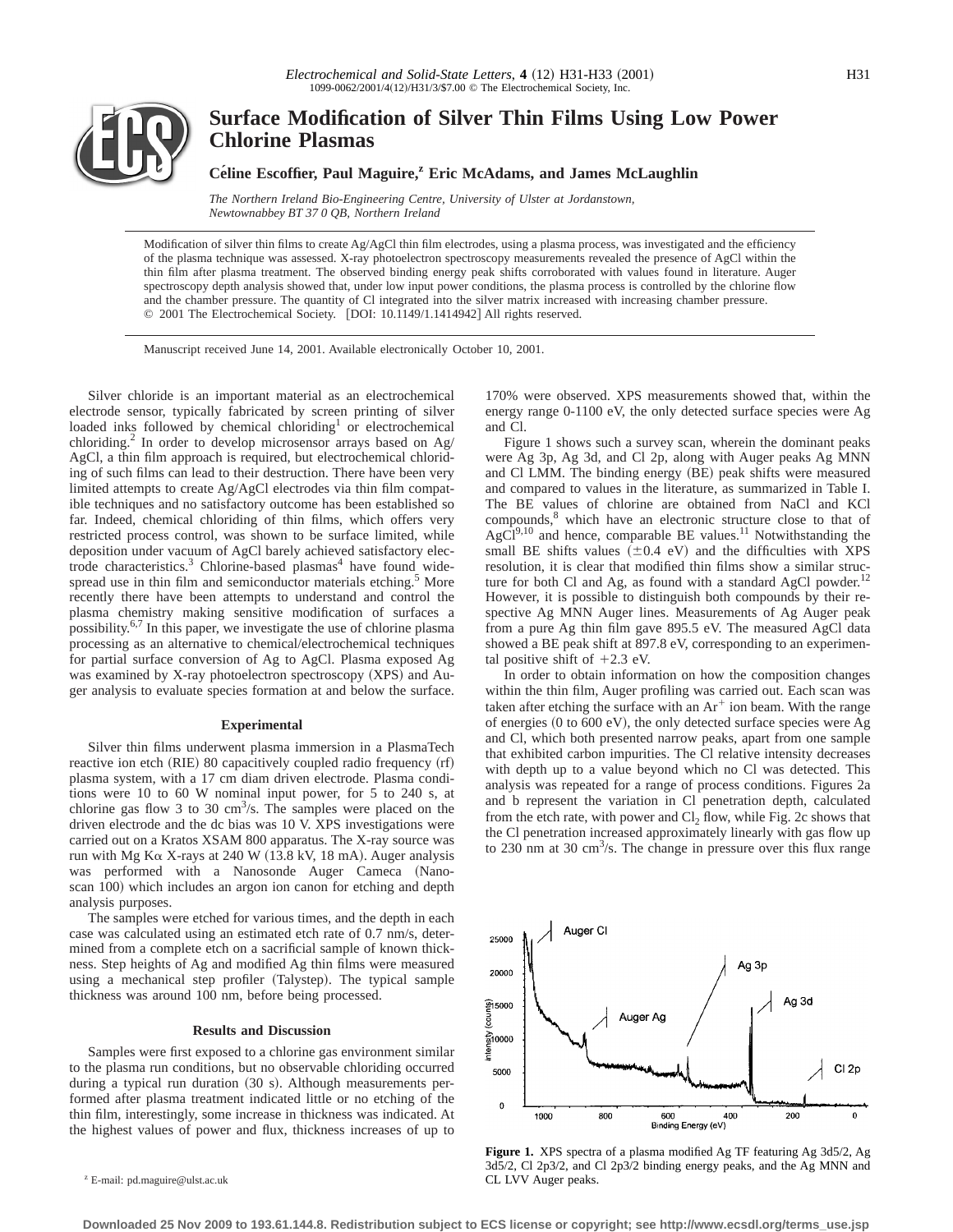

**Table I. XPS lines of silver and chlorine in various environments, and their peak shifts.**

Figure 2. Calculated chlorine penetration depth variation with (a) power, (b) chlorine flux, and (c) corresponding chlorine depth penetration against plasma parameters.

was not significant. The chlorine penetration depth was found to be between 50 and 60 nm and independent of power.

The relative percentage of atomic Cl and Ag is determined by integrating the respective peak areas from the corresponding first derivative Auger spectra ( $\varepsilon dN[\varepsilon]/\varepsilon$ ). In Fig. 3, the variation in surface Ag and Cl is shown as a function of plasma exposure time for 20 W, 15 cm<sup>3</sup>/s. The Cl fraction increases rapidly to about 30% within 10 s, saturating at around 40% over the following 120 s. At 60 s of processing, a chlorine percentage larger than the corresponding Ag one was found. This was an artifact due to the presence of carbon impurities whose peak partially overlapped the silver emission peak, thus lowering its relative value and giving an excessive and nonsignificant chlorine peak value.



**Figure 3.** Atomic percentage of Ag and Cl detected at the surface of the sample, calculated from Ag MNN and Cl LVV energy peaks.

After plasma treatment chlorine was shown to remain at the surface and underneath it. Indeed, both Auger and XPS indicate a chloride bond formation rather than a weak absorption (creation of volatile species is limited since significant etching did not occur). According to literature,  $12,13$  a 2.0-2.5 eV positive shift in the Auger silver peak can be attributed to a silver oxidized state due to the halogen bonding. The 2.3 eV shift observed here is further evidence that plasma treatment resulted in partial conversion of the Ag to AgCl, although the Cl/Ag surface concentrations  $(Fig. 3)$  indicated a deviation from exact stoichiometry. Care is required in interpreting these results as electron beam modification of the surface has been observed and was reported.8 Nevertheless, Matsunaga *et al.*<sup>9</sup> have shown that several types of nonstoichiometric structure Ag*x*Cl*<sup>y</sup>* can exist, with the possibility of interstitial Ag and cation vacancies<sup>14</sup> leading to structural flexibility and higher conductivity. The stoichiometry has been found to be chlorine depleted, yet increasing the flux and hence the amount of chlorine appears to result in greater penetration rather than improved stoichiometry (Fig. 2b and c). Input power, which governs the plasma species concentrations and their kinetic energies, had a very limited influence on the amount of chlorine added to the Ag thin film. The plasma species reacting with the surface are expected to be, from laser based diagnostics, $\alpha$  atomic Cl and  $Cl_2^+$  with a small fraction of  $Cl^+$ . The role of different Cl species is being investigated and will be the object of a more detailed publication. Since the penetration of chlorine species into the growing Ag*x*Cl*<sup>y</sup>* film is almost independent of power, the present results seem to suggest that atomic chlorine diffusion is the more dominant modification route, compared to reactive or neutral ion bombardment.

### **Conclusions**

We have shown that partial conversion of Ag thin films into Ag/AgCl thin films is achievable through a plasma modification process. Chlorine plasma treatments are, therefore, a suitable technique for thin Ag/AgCl microarray sensors. Further work is required as understanding the chemical and physical reactions occurring at the thin film surface would be a key to substrate stoichiometry,

**Downloaded 25 Nov 2009 to 193.61.144.8. Redistribution subject to ECS license or copyright; see http://www.ecsdl.org/terms\_use.jsp**